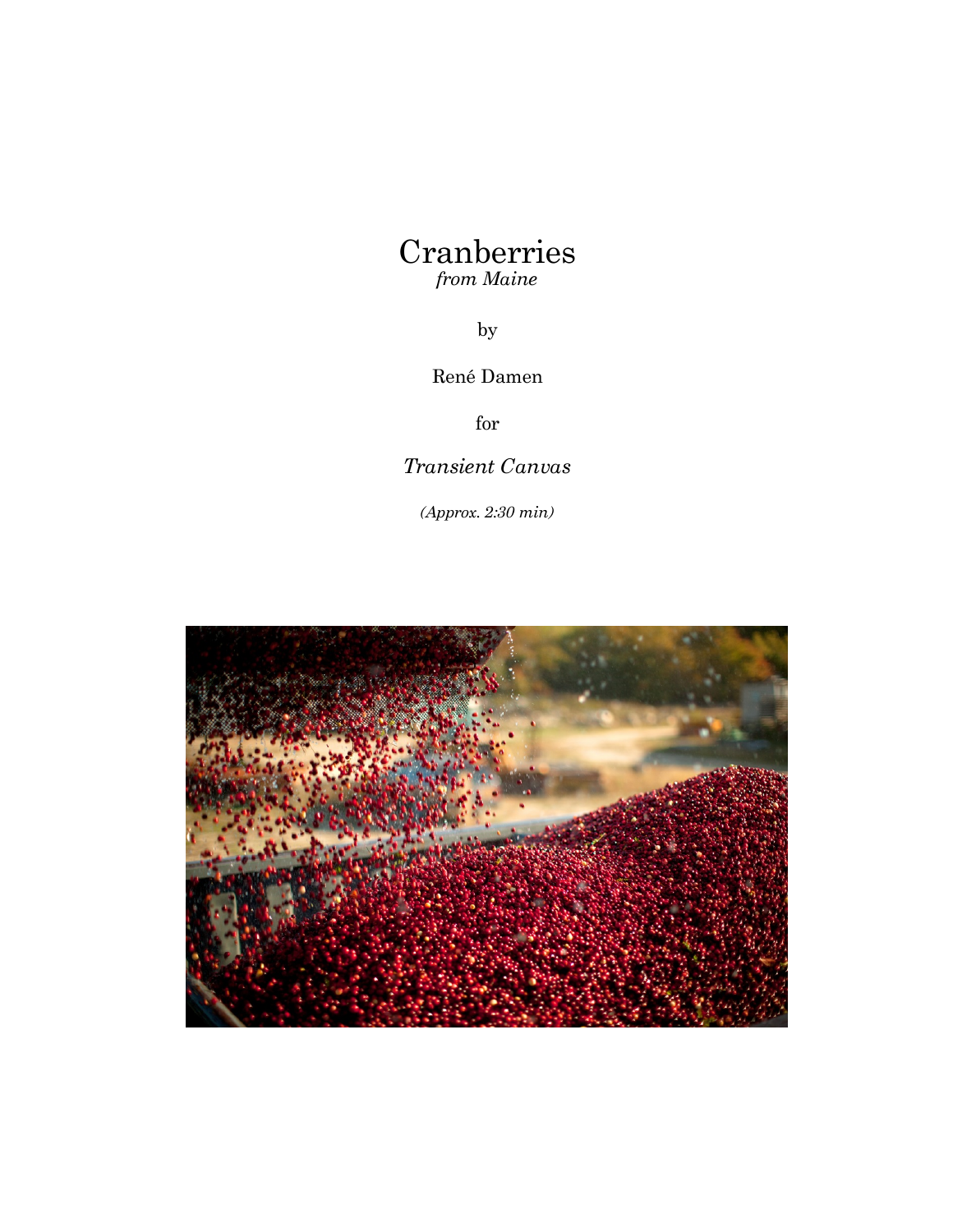## **Cranberries from Maine**

*This is the transposed score. The score in Concert Pitch is available as well.*

The piece develops from quiet and slow to louder, faster and more exciting, just like the early cranberry growth develops from the calm, early stages to the hustle and bustle of harvest time.

From bar 36 on, both instruments work together with parallel themes just like harvesting requires coordinated tasks.

The general dynamic range is pianissimo to mezzo-forte with a few fortes here and there. Many phrases are played with a crescendo as indicated.

I associate a handful of fresh cranberries definitely with staccato notes (and marimba trills!) and you will find a lot of them in the score.

The piece contains subtle interactions between the instruments, with or without syncopation, a "tenuto bar" for the clarinet for a short reprieve from all the short notes and a calm and "t(h)rilling" conclusion.

Mallet change from soft to hard may require a short pause after bar 23, the shorter, the better.

Thank you so much for this opportunity, Transient Canvas, and I hope it will be fun to play!

René Damen

Composers Ensemble USM School of Music Music Director: Prof. Daniel Sonenberg

*March 25th, 2019*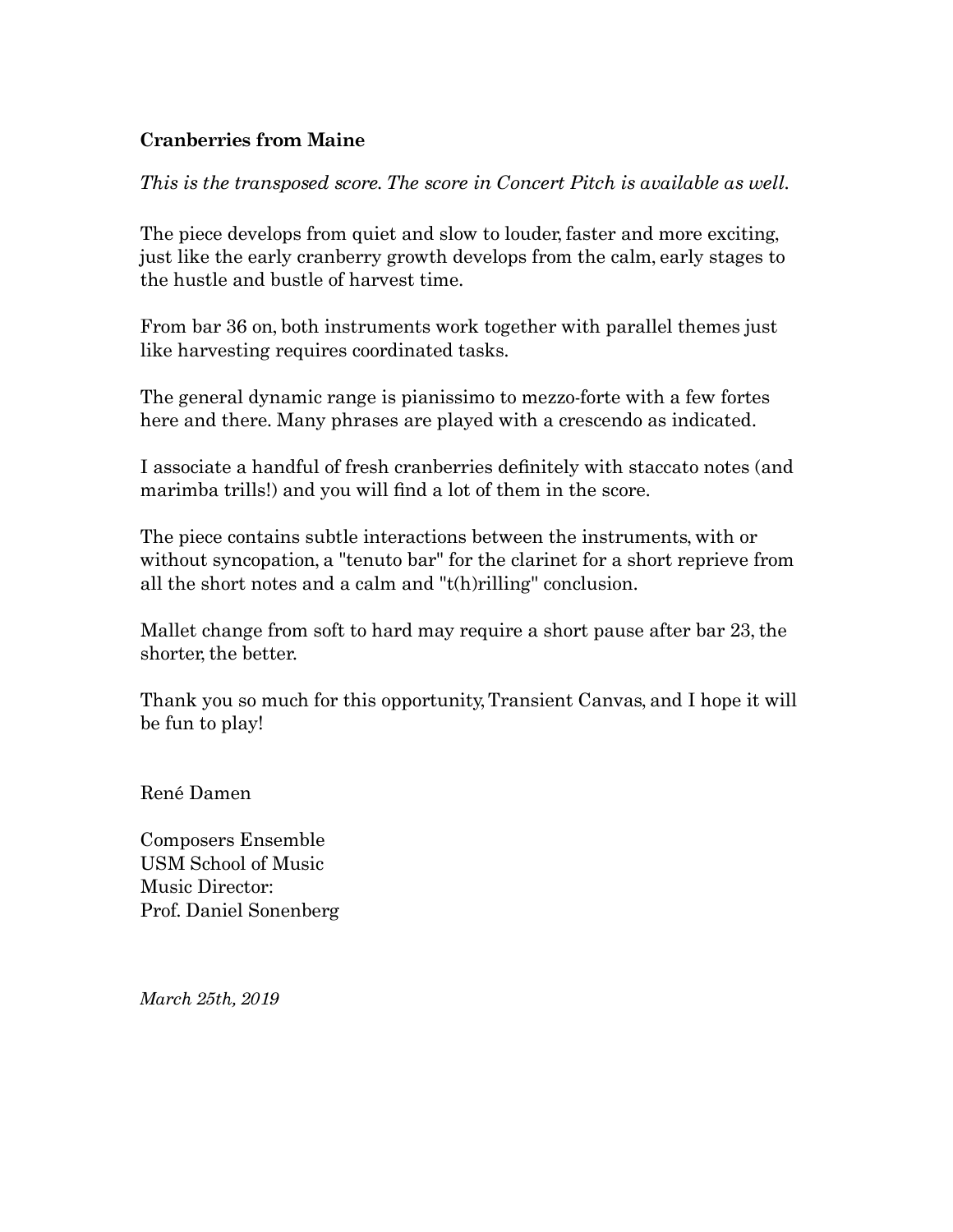*Transposed Score*

## **Cranberries** *from Maine*

## For Transient Canvas René Damen







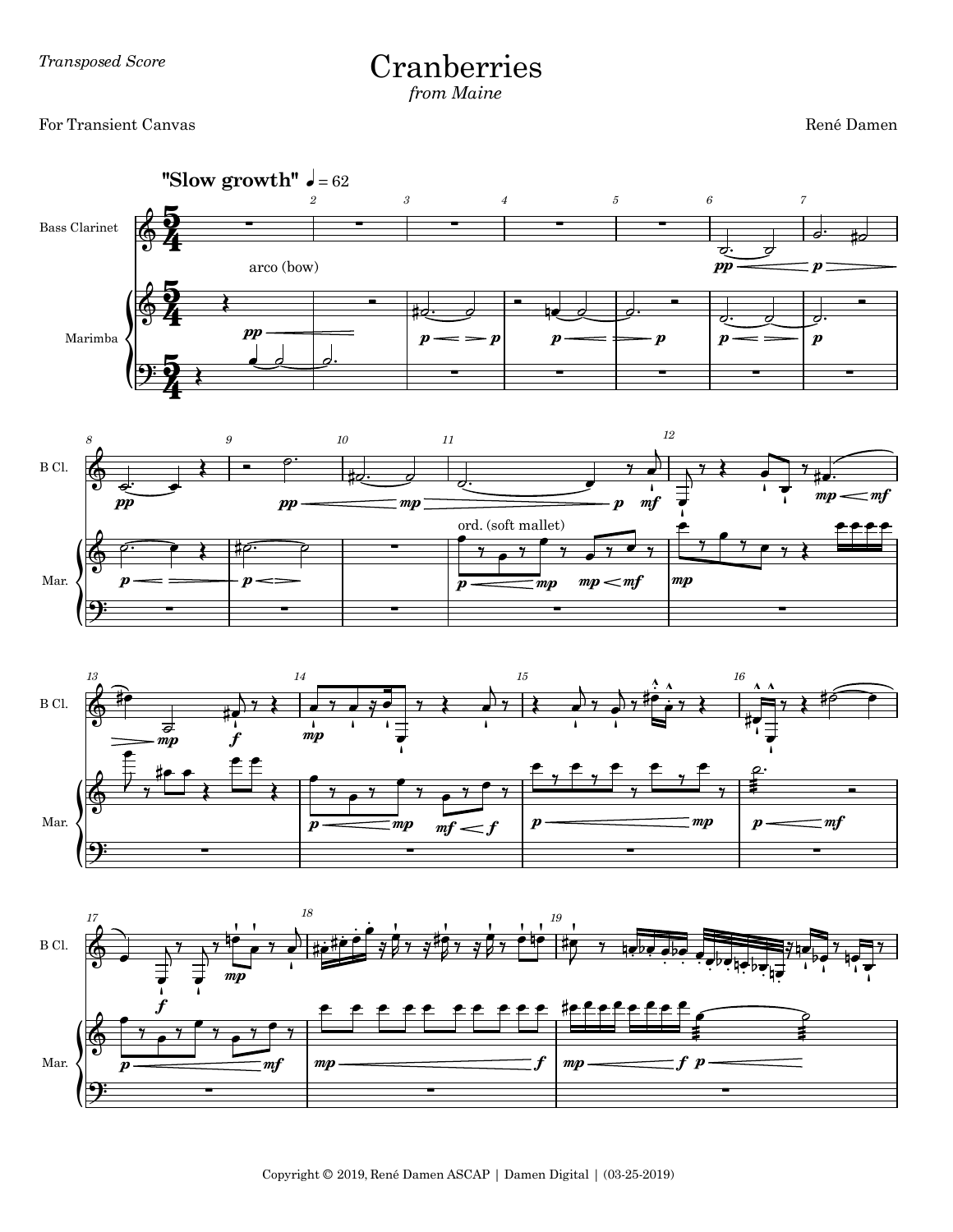